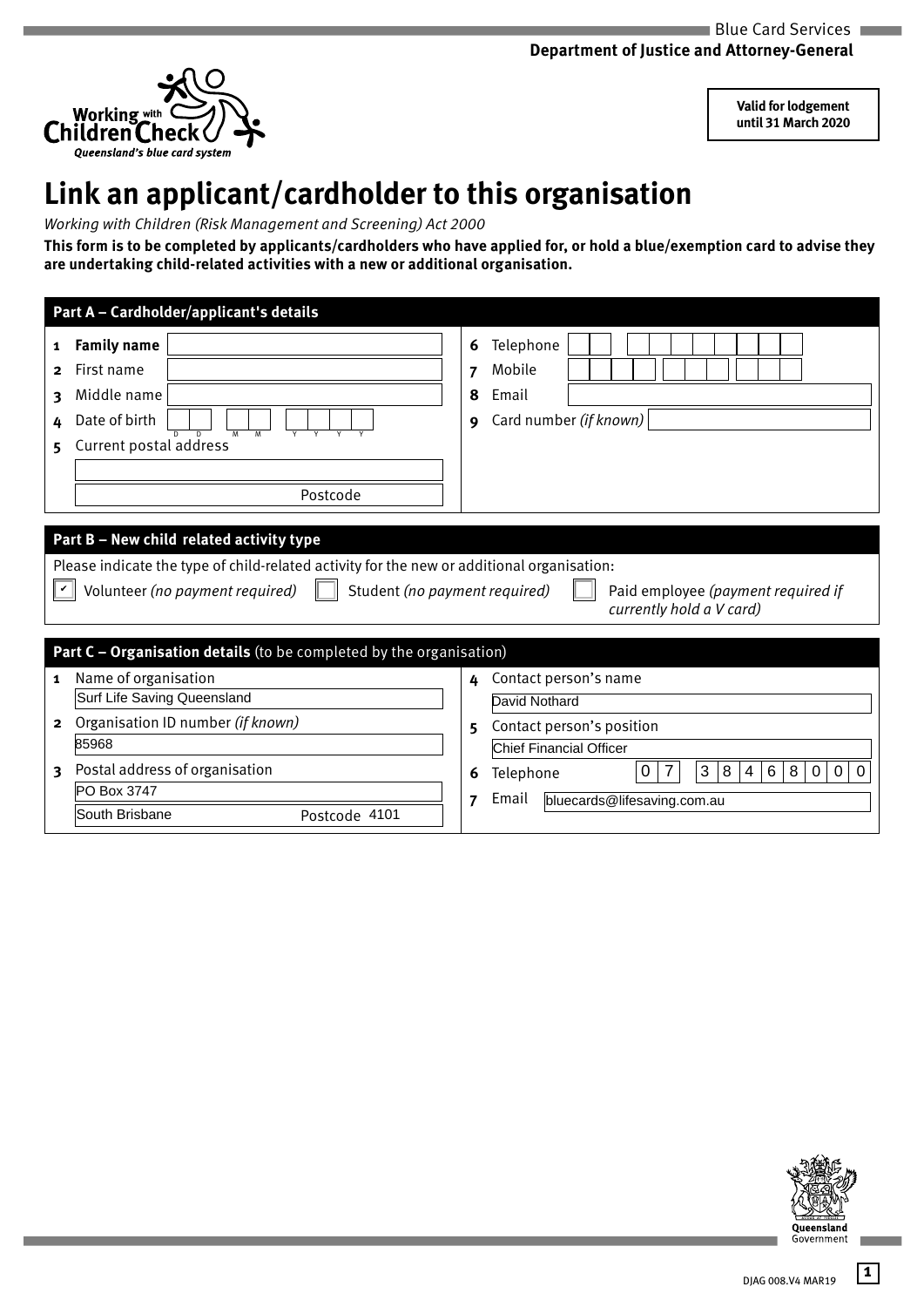| Part D - Category of child related activity (to be completed by the organisation)                                                                                                                                                                                                                                                                                                                                                                                                             |                                                                                                                                                                                                                                                                                                                                                                                                                                                                                                                                                                                                                                                                                                                                                                                                             |
|-----------------------------------------------------------------------------------------------------------------------------------------------------------------------------------------------------------------------------------------------------------------------------------------------------------------------------------------------------------------------------------------------------------------------------------------------------------------------------------------------|-------------------------------------------------------------------------------------------------------------------------------------------------------------------------------------------------------------------------------------------------------------------------------------------------------------------------------------------------------------------------------------------------------------------------------------------------------------------------------------------------------------------------------------------------------------------------------------------------------------------------------------------------------------------------------------------------------------------------------------------------------------------------------------------------------------|
| Information about categories of child-related employment and whether any exemptions apply is available from www.bluecard.qld.gov.au.                                                                                                                                                                                                                                                                                                                                                          |                                                                                                                                                                                                                                                                                                                                                                                                                                                                                                                                                                                                                                                                                                                                                                                                             |
| Please select the type of child-related activity to which the                                                                                                                                                                                                                                                                                                                                                                                                                                 | Health, counselling and support services                                                                                                                                                                                                                                                                                                                                                                                                                                                                                                                                                                                                                                                                                                                                                                    |
| employment relates:                                                                                                                                                                                                                                                                                                                                                                                                                                                                           | (including disability services)                                                                                                                                                                                                                                                                                                                                                                                                                                                                                                                                                                                                                                                                                                                                                                             |
| Child accommodation services including home stays                                                                                                                                                                                                                                                                                                                                                                                                                                             | Licensed care services                                                                                                                                                                                                                                                                                                                                                                                                                                                                                                                                                                                                                                                                                                                                                                                      |
| Child care                                                                                                                                                                                                                                                                                                                                                                                                                                                                                    | Non-State Schools/independent school (other than                                                                                                                                                                                                                                                                                                                                                                                                                                                                                                                                                                                                                                                                                                                                                            |
| Staff member of an education and care or QEC                                                                                                                                                                                                                                                                                                                                                                                                                                                  | registered teachers and parents)                                                                                                                                                                                                                                                                                                                                                                                                                                                                                                                                                                                                                                                                                                                                                                            |
| service (e.g. long day care, outside school hours care,                                                                                                                                                                                                                                                                                                                                                                                                                                       | Paid private teaching, coaching or tutoring                                                                                                                                                                                                                                                                                                                                                                                                                                                                                                                                                                                                                                                                                                                                                                 |
| kindergarten, occasional care, limited hours care)~                                                                                                                                                                                                                                                                                                                                                                                                                                           | Religious representatives                                                                                                                                                                                                                                                                                                                                                                                                                                                                                                                                                                                                                                                                                                                                                                                   |
| Other (e.g. nanny, babysitter)                                                                                                                                                                                                                                                                                                                                                                                                                                                                | <b>Residential facilities</b>                                                                                                                                                                                                                                                                                                                                                                                                                                                                                                                                                                                                                                                                                                                                                                               |
| Churches, clubs and associations                                                                                                                                                                                                                                                                                                                                                                                                                                                              | School boarding houses                                                                                                                                                                                                                                                                                                                                                                                                                                                                                                                                                                                                                                                                                                                                                                                      |
| Education programs conducted outside school (suspended                                                                                                                                                                                                                                                                                                                                                                                                                                        | School crossing supervisors                                                                                                                                                                                                                                                                                                                                                                                                                                                                                                                                                                                                                                                                                                                                                                                 |
| or excluded students or flexible arrangements under the                                                                                                                                                                                                                                                                                                                                                                                                                                       | Schools, other than EQ staff or volunteers (e.g. P&C,                                                                                                                                                                                                                                                                                                                                                                                                                                                                                                                                                                                                                                                                                                                                                       |
| Education (General Provisions) Act 2006)                                                                                                                                                                                                                                                                                                                                                                                                                                                      | cleaner)*                                                                                                                                                                                                                                                                                                                                                                                                                                                                                                                                                                                                                                                                                                                                                                                                   |
| Emergency services cadet program                                                                                                                                                                                                                                                                                                                                                                                                                                                              | Sport and active recreation                                                                                                                                                                                                                                                                                                                                                                                                                                                                                                                                                                                                                                                                                                                                                                                 |
| Family day care                                                                                                                                                                                                                                                                                                                                                                                                                                                                               | $\sim$ If you apply under this category, information about your                                                                                                                                                                                                                                                                                                                                                                                                                                                                                                                                                                                                                                                                                                                                             |
| Educator                                                                                                                                                                                                                                                                                                                                                                                                                                                                                      | blue card status may be provided to certain regulatory,                                                                                                                                                                                                                                                                                                                                                                                                                                                                                                                                                                                                                                                                                                                                                     |
| Paid assistant                                                                                                                                                                                                                                                                                                                                                                                                                                                                                | supervisory or governing bodies.                                                                                                                                                                                                                                                                                                                                                                                                                                                                                                                                                                                                                                                                                                                                                                            |
| Address where family day care is being provided:                                                                                                                                                                                                                                                                                                                                                                                                                                              | *EQ staff or volunteers working at a school must complete                                                                                                                                                                                                                                                                                                                                                                                                                                                                                                                                                                                                                                                                                                                                                   |
| Postcode                                                                                                                                                                                                                                                                                                                                                                                                                                                                                      | form 068.                                                                                                                                                                                                                                                                                                                                                                                                                                                                                                                                                                                                                                                                                                                                                                                                   |
| Part E - Cardholder/applicant's declaration<br>I declare that:<br>• the details provided in this form are true and correct;<br>• I understand it is an offence to provide a false or misleading<br>statement or document:<br>• I am proposing to start or continue in regulated employment;<br>I am not entitled to an exemption; and<br>• I understand that I must notify Blue Card Services within<br>14 days if I change my name, contact details, or my child-related<br>employment ends. | Part F - Organisation/employer declaration<br>I declare that:<br>the details provided in this form are true and correct;<br>I understand it is an offence to provide a false or misleading<br>statement or document;<br>I am authorised to submit this form on behalf of the<br>organisation;<br>the blue/exemption card holder/applicant is proposing to start<br>or continue in regulated employment with the organisation<br>listed in Part C;<br>an exemption does not apply;<br>I have either:<br>checked the name, date of birth and signature details<br>$\circ$<br>provided in this form and confirmed they match those on<br>the identification documents sighted; or<br>delegated this responsibility to a prescribed person and<br>$\circ$<br>have attached the 'Confirmation of identity' form. |
| Signature of applicant/cardholder                                                                                                                                                                                                                                                                                                                                                                                                                                                             | Signature of representative                                                                                                                                                                                                                                                                                                                                                                                                                                                                                                                                                                                                                                                                                                                                                                                 |
| Full name of applicant/cardholder                                                                                                                                                                                                                                                                                                                                                                                                                                                             | Name of representative                                                                                                                                                                                                                                                                                                                                                                                                                                                                                                                                                                                                                                                                                                                                                                                      |
| Date of signature                                                                                                                                                                                                                                                                                                                                                                                                                                                                             | Position of representative                                                                                                                                                                                                                                                                                                                                                                                                                                                                                                                                                                                                                                                                                                                                                                                  |
| $\mathsf D$                                                                                                                                                                                                                                                                                                                                                                                                                                                                                   | Date of signature                                                                                                                                                                                                                                                                                                                                                                                                                                                                                                                                                                                                                                                                                                                                                                                           |
| D                                                                                                                                                                                                                                                                                                                                                                                                                                                                                             | $\overline{D}$                                                                                                                                                                                                                                                                                                                                                                                                                                                                                                                                                                                                                                                                                                                                                                                              |
| M                                                                                                                                                                                                                                                                                                                                                                                                                                                                                             | $\overline{D}$                                                                                                                                                                                                                                                                                                                                                                                                                                                                                                                                                                                                                                                                                                                                                                                              |
| M                                                                                                                                                                                                                                                                                                                                                                                                                                                                                             | M                                                                                                                                                                                                                                                                                                                                                                                                                                                                                                                                                                                                                                                                                                                                                                                                           |